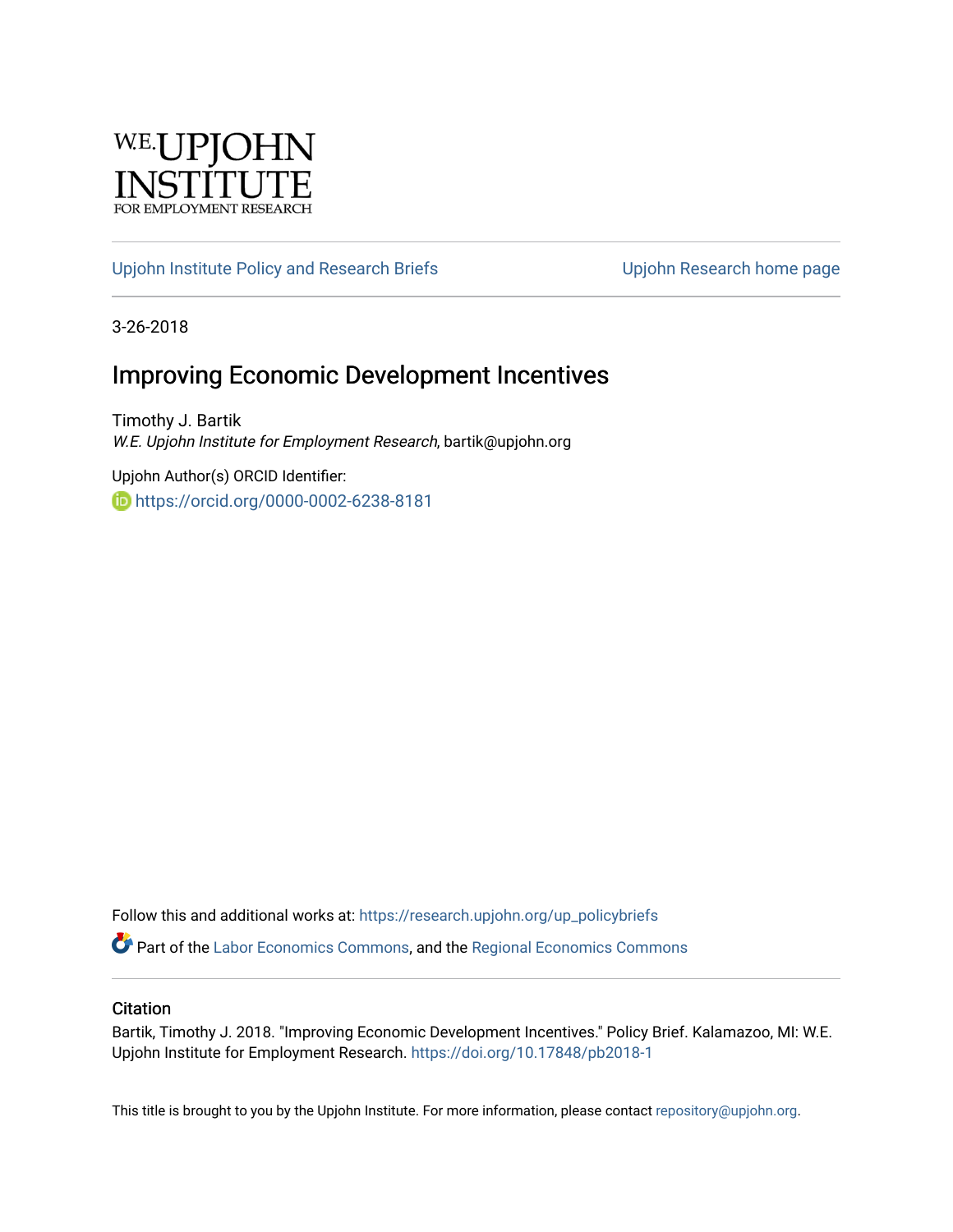

# POLICY BRIEF

**INVESTING IN COMMUNITY** a project of the W.E Upjohn Institute

## **Improving Economic Development Incentives**

PROI

*Timothy J. Bartik, W.E. Upjohn Institute*

#### **BRIEF HIGHLIGHTS**

■ *Business tax incentives are often costly: only a minority of targeted jobs are created due to the incentives, and fiscal benefits offset only a modest portion of direct costs.*

■ How incentives are paid for is key *to their net benefits. Education cuts reduce future wages.*

■ *Incentives are more cost-effective if targeted at industries that create more jobs in other local businesses.*

■ *Customized services to small and medium-sized businesses are a costeffective way to create local jobs.*

■ *Reforming incentives is politically difficult because there are many large beneficiaries in the short-run, while the costs due to lower wages occur over the long-run.*

**For more details and recommendations,** see the full report's Executive Summary, *Economic Development Incentives: Who Benefits? Who Pays the Costs? How Can They Be Improved?*

**For additional details,** see the full report, *Who Benefits from Economic Development Incentives?* 

These can be found at www.upjohn.org.

**S**tate and local governments increasingly rely on business incentives, such as job creation tax credits and property tax abatements, to attract jobs. Costs of incentives have tripled since 1990, reaching \$45 billion per year, or about what state governments take in from corporate income taxes. Recent incentives to Foxconn and Amazon suggest this competition may escalate.

Incentives can have large local benefits. If incentives tip a business's location decision, this directly creates local jobs. This job creation has "multiplier effects": other local jobs are created in supplier industries or retailers. Job growth helps local workers and boosts tax revenue.

But costs of incentives can be high. If incentives paid for themselves through increased tax revenue, as economic development agencies often assert, their costs would be no issue. However, research shows that average-sized incentives tip less than 20 percent of business location decisions, meaning that over 80 percent of targeted jobs would still have been created without the incentives. State and local governments thus give away more than \$30 billion a year in incentives that create zero jobs. In addition, local job growth attracts in-migrants, which increases public spending needs. As a result, the fiscal benefits from incentives are far less than their direct costs. Budget costs of incentives must be paid for by higher tax rates or public spending cuts. These budget changes can harm local economies, such as by hurting public school quality and thus the skills of local workers.

Incentive reforms should rein in costs while promoting job growth. I make three recommendations:

- 1. **Put budget caps on tax incentives.** These caps help avoid financing incentives through cuts in important services such as public education. When public school spending is cut, future wages tend to fall.
- 2. **Restrict tax incentives by targeting only high-multiplier industries.** Tax incentives can make sense if, for every job created directly by the incentives, five other local jobs are created—that is, the "job multiplier" is 6. Some industries, particularly in advanced manufacturing, have higher multipliers and provide more benefits per dollar of incentives.
- 3. **Expand customized services to locally owned, small and medium-sized businesses.** Customized business services such as specialized job training and manufacturing extension can be 10 times as effective as tax incentives in creating local jobs. These services are most useful to small and medium-sized businesses, which often lack the funds and information of larger businesses. Locally owned businesses spend more on nearby suppliers and retailers, further boosting local job creation.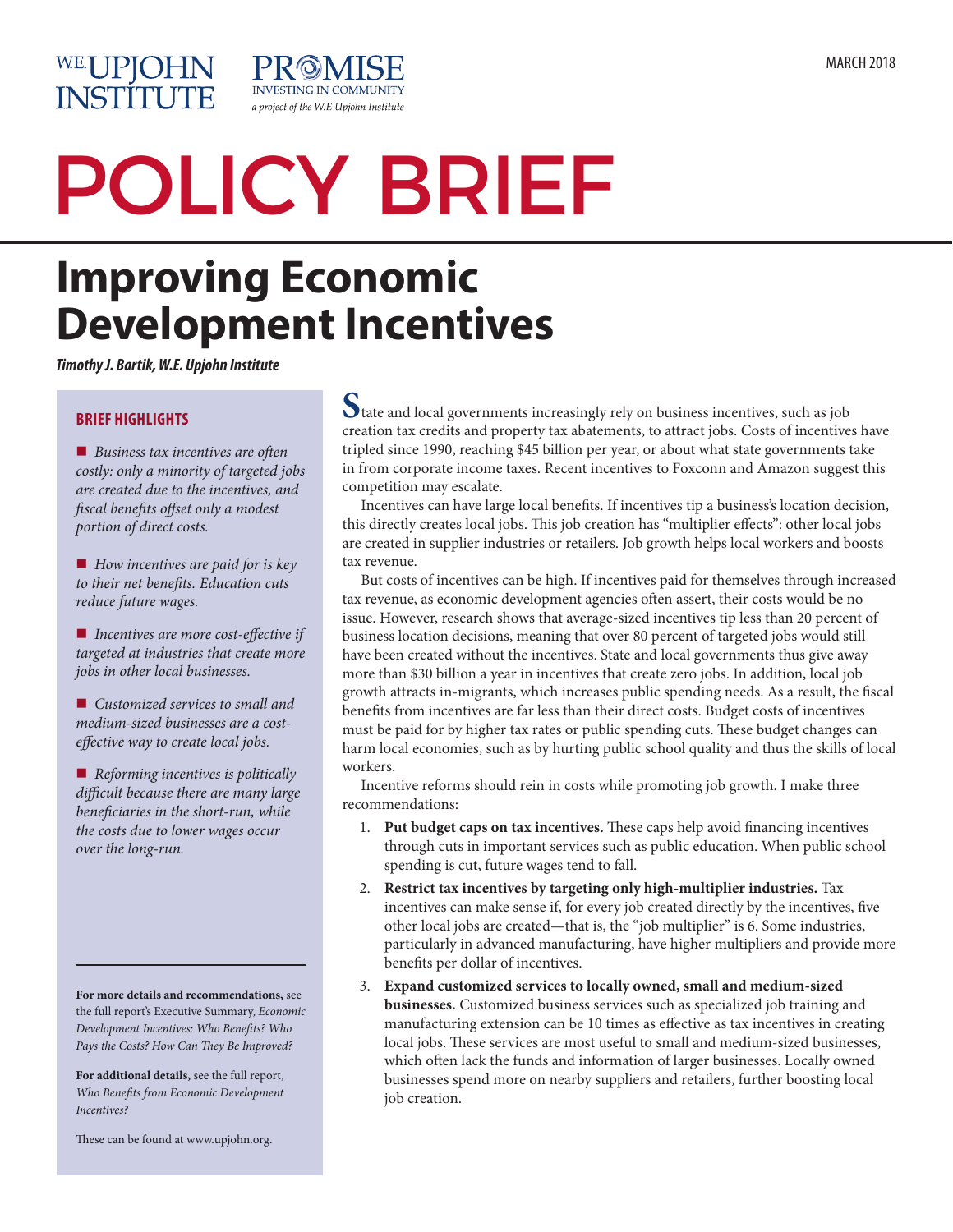#### **Improving Economic Development Incentives**

**Incentives financed by cuts in public schools reduce per-capita income of state residents by over 4 percent.** 



#### **The Effects of Different Economic Development Incentive Policies**

To compare different incentive reforms, I conduct several "thought experiments" that illustrate how a specific reform affects a key outcome: the average incomes of a state's residents. For an apples-to-apples comparison, I assume each policy involves the government offering incentives equal to 1 percent of the state's personal income each year. This magnitude is in line with the offerings of high-incentive states and localities.

I create a baseline incentive policy against which to compare reforms. This baseline policy makes two assumptions that reflect characteristics of typical incentive policies:

- The baseline incentive policy is paid for by an even split of increased taxes and public spending cuts. This choice is arbitrary but neutral. Based on average state and local budget patterns, 11 percent of financing comes from cuts in K–12 education spending alone.
- For every job created directly by the incentives, 1.5 other local jobs are created in supplier industries and local retailers. This means the job multiplier is 2.5, which is common for average manufacturing industries.

Figure 1 shows how residents' per-capita incomes change for four different incentive policies: the baseline policy and three alternative "thought experiment" policies.

The baseline incentive policy has slight net benefits. Per-capita income rises by 0.2 percent. The incentive policy creates jobs for residents, increases property values, and generates tax revenue. But it also has a high cost per job created. The additional revenue does not fully cover the policy's sticker price, and the share of incentives financed by cuts in public school spending reduces future wages.

Now consider the same tax incentives, with one change: the incentive package is solely financed by cuts in public school spending. This policy reduces average percapita income of residents by over 4 percent. The short-term benefits of more jobs are outweighed by the long-term losses in wages due to public school spending cuts.

Suppose we return to the baseline incentive financing, but assume that tax incentives are targeted at industries with a job multiplier of 6.0 rather than 2.5. Some high-tech

#### **Figure 1 How Four Different Incentive Policies Affect State Residents: Percentage Effects on Per-Capita Income**



NOTE: These four incentive policies all have the same cost: 1 percent of total personal income of state residents. SOURCE: Executive Summary to Bartik (2018).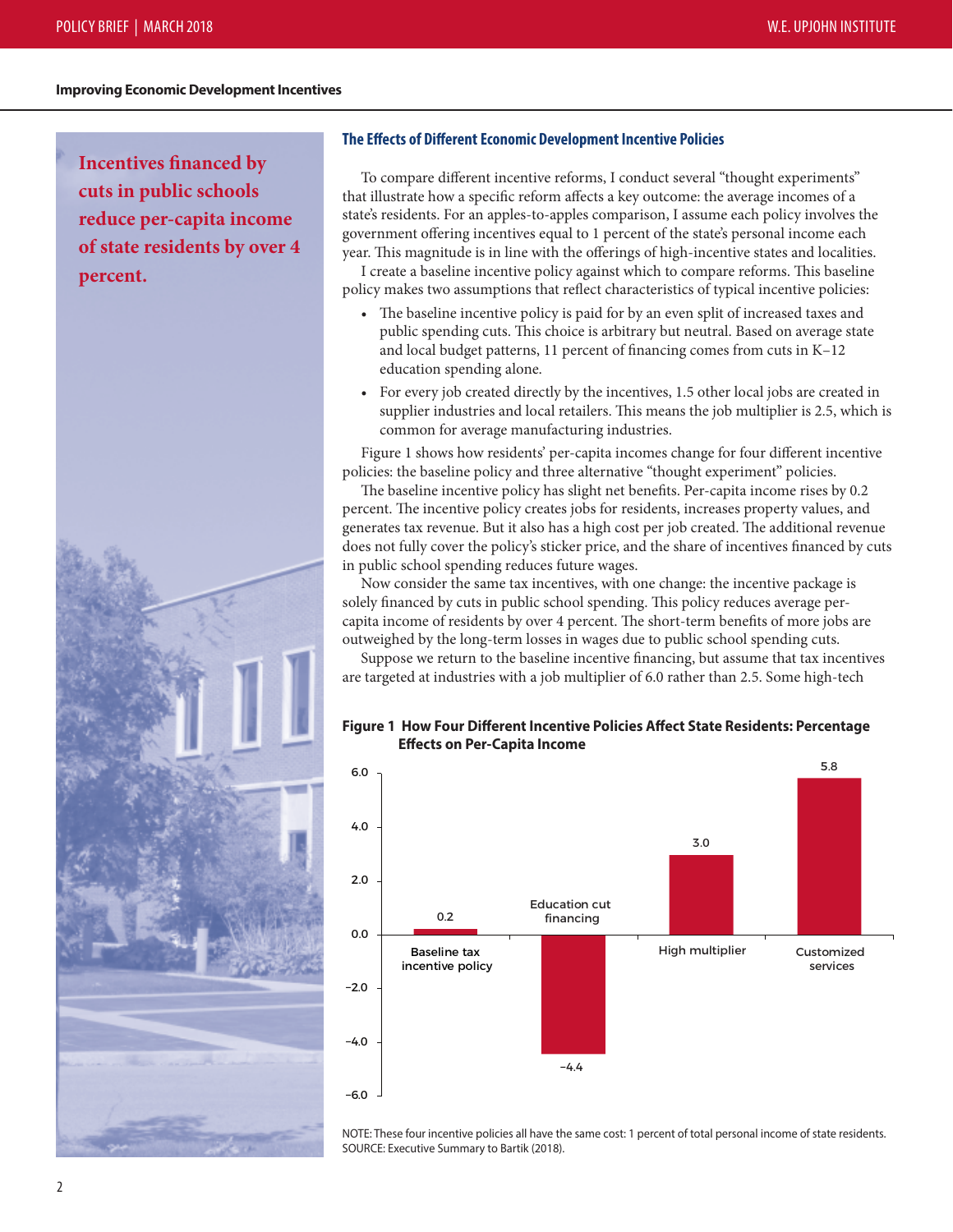**Average tax incentives tip less than one-fifth of business location decisions.**



manufacturing may have multipliers as great as 6.0. Such high multipliers are in part due to what are called "agglomeration economies" or "cluster effects": a local cluster of high-tech firms can benefit from transferring ideas and workers among each other, and from local specialized services. With the higher multiplier, this incentive policy increases per-capita income by 3 percent, more than 10 times the baseline incentive policy.

Finally, instead of a tax incentive, suppose we provide customized services to locally owned small and medium-sized businesses. These services may include specialized job training and manufacturing extension services. Studies have found these customized services, when done well, can have job-creation effects 10 times those of tax incentives. Because of the target of local businesses, any expansion of sales at assisted businesses may come at the expense of reduced sales at other competing local businesses. However, this is counterbalanced by locally owned businesses and their owners spending more at local suppliers and retailers. This policy increases residents' per-capita incomes by almost 6 percent—over 25 times the baseline tax incentive package.

#### **The Advantage of Data-Driven Simulation over Development Agency Assumptions**

These estimates come from a simulation model built on credible studies of how incentives and job creation affect local economies. Essentially, the model uses the findings of these studies to determine how incentive design affects local job creation, per-capita income, and other local economic outcomes. These outcomes are linked in a causal chain. For example, an incentive policy has some probability of tipping a business location decision, and when scaled by the number of jobs targeted, yields the expected number of local jobs created. Each of these created local jobs in turn can create additional jobs through the job multiplier effect, through either suppliers to the targeted firm or local retailers who sell to the firm's workers. Some of these new jobs go to local residents and increase earnings, while other jobs go to people who move into the area and thus affect population growth. Research has shown that for every increase of 10 local jobs, local population will eventually rise sufficiently that 8 extra jobs go to in-migrant workers.

The new jobs increase state and local tax revenue, but the added population requires additional spending on public services to maintain quality. The extra tax revenue less the required spending represents a fiscal benefit to the government. This fiscal benefit offsets the incentive's "sticker price"—the dollars either paid to incented firms or forgone from not collecting taxes from them. If the fiscal benefit is less than the sticker price, there is a net budget cost for the incentive, which must be paid for; for example, by cutting some other public service (such as education). The model's power comes from flexibility in considering alternatives such as how net budget costs are paid for, the size of the job multiplier, and the cost-effectiveness of economic development programs in creating jobs in targeted firms.

In contrast, economic development agencies often make simpler assumptions that are not research based. For instance, economic developers often assume that every new job created in assisted firms is due to the incentives; that is, it would not have been created "but for" the incentives. Credible studies, however, find that average-sized tax incentives tip less than one-fifth of business location decisions, implying that most targeted jobs would have been created even without the incentives.

Moreover, economic developers often take credit for increases in tax revenue but ignore the effects of extra population on public spending. Studies show, however, that growth-induced spending needs can absorb upwards of 90 percent of the additional tax revenue, and the simulation model takes this into account. Similarly, while economic developers often use the sticker price of incentives as their cost, this can understate the true costs by failing to account for the economic costs of paying for incentives, such as cuts in public spending. As noted above, the simulation factors in these costs. For example, empirical estimates show that a 10 percent cut in K–12 education spending will decrease future wages by 8 percent.